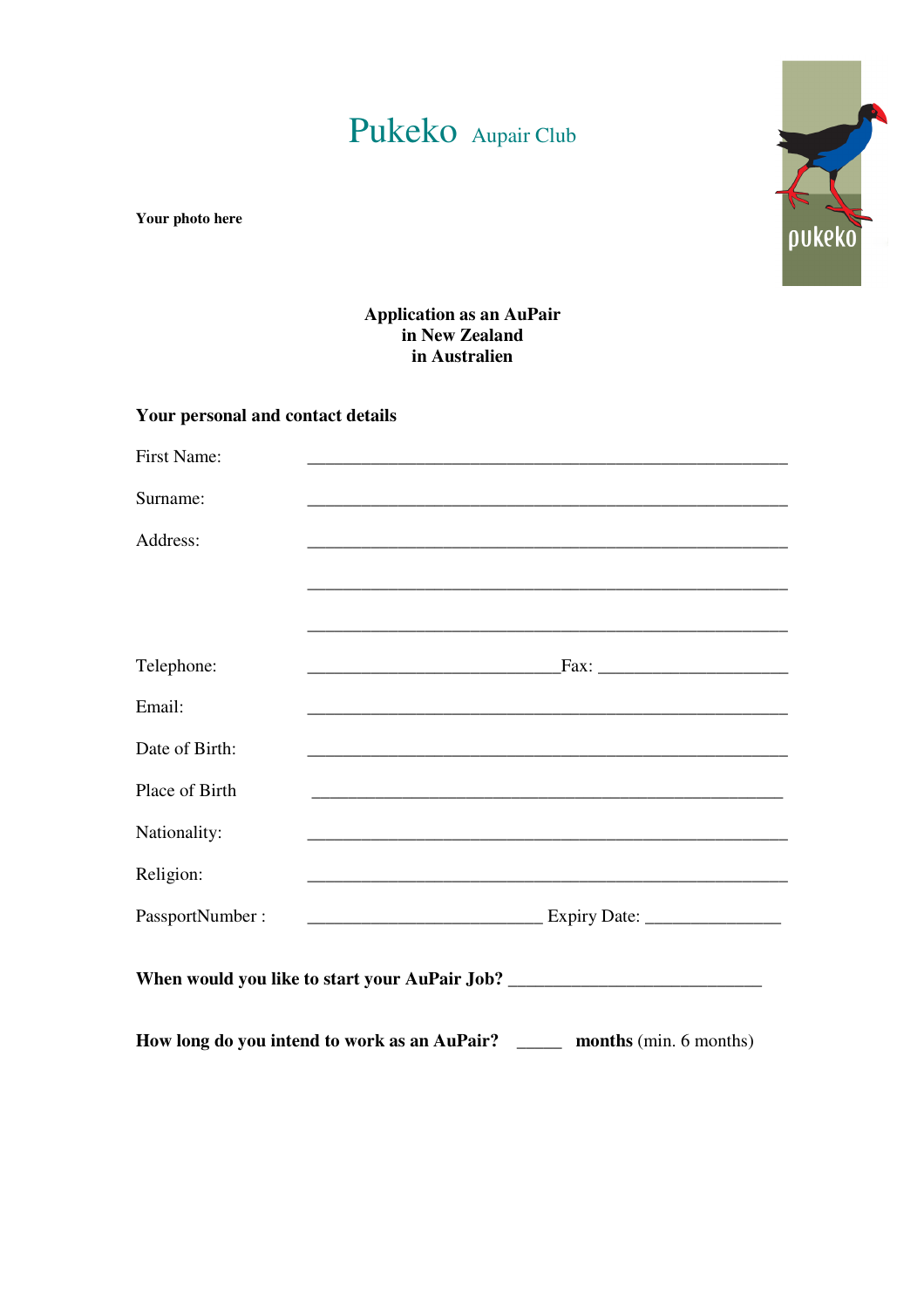## **Your education and training**

| Name of College or/and Universities:             |     |                |
|--------------------------------------------------|-----|----------------|
| Qualification obtained:                          |     |                |
| Are you currently employed?                      | Yes | N <sub>o</sub> |
| If yes, what position?                           |     |                |
| Previous experience as a babysitter or childcare |     |                |
| 1. Position                                      |     |                |
| Number of Children                               |     |                |
| Age of children when started                     |     |                |
| Date from $-$ to                                 |     |                |
| 2. Position                                      |     |                |
| Number of Children                               |     |                |
| Age of children when started                     |     |                |
| Date from $-$ to                                 |     |                |
| 3. Position                                      |     |                |
| Number of Children                               |     |                |
| Age of children when started                     |     |                |
| Date from $-$ to                                 |     |                |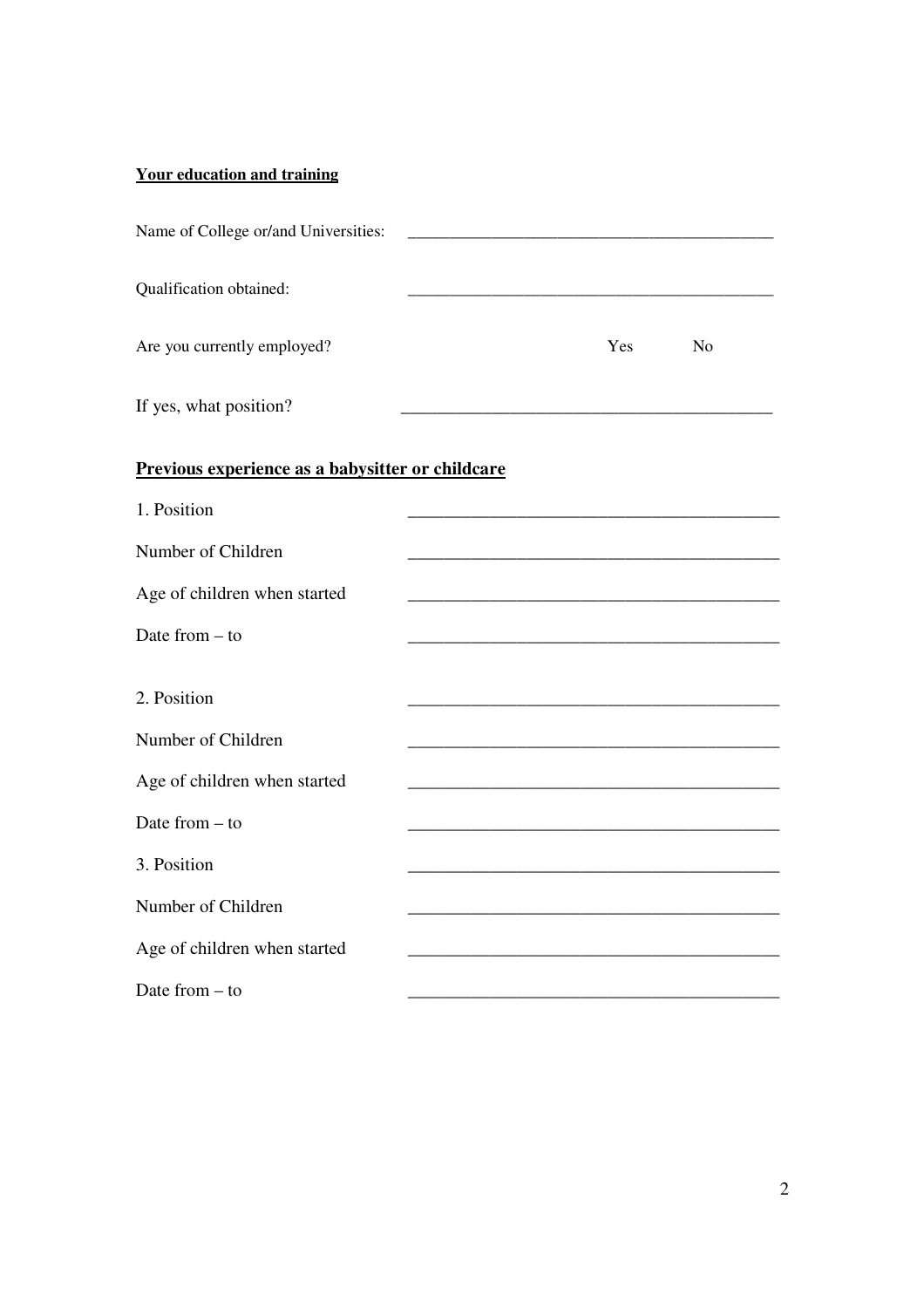## **Tell us about your family**

| Your father's name:                 |                                                                    |                |  |
|-------------------------------------|--------------------------------------------------------------------|----------------|--|
| Profession of your father:          |                                                                    |                |  |
| Your mother's name:                 |                                                                    |                |  |
| Profession of your mother:          |                                                                    |                |  |
| Number and age of your brothers?    |                                                                    |                |  |
| Numbers and age of your sisters?    | <u> 1989 - Johann John Stone, mars et al. (b. 1989)</u>            |                |  |
| Tell us about yourself              |                                                                    |                |  |
| What are your hobbies?              | <u> 1980 - Johann Barbara, margaret eta biztanleria (h. 1980).</u> |                |  |
|                                     |                                                                    |                |  |
|                                     |                                                                    |                |  |
|                                     | Your weight: kg                                                    |                |  |
| Do you have any allergies?          | Yes                                                                | N <sub>o</sub> |  |
|                                     |                                                                    |                |  |
| Do you like pets (cat, dog, etc.)?  | Yes                                                                | N <sub>o</sub> |  |
| Are you a vegetarian?               | Yes                                                                | N <sub>o</sub> |  |
| Do you have to keep a special diet? | Yes                                                                | N <sub>o</sub> |  |
|                                     |                                                                    |                |  |
|                                     |                                                                    |                |  |

\_\_\_\_\_\_\_\_\_\_\_\_\_\_\_\_\_\_\_\_\_\_\_\_\_\_\_\_\_\_\_\_\_\_\_\_\_\_\_\_\_\_\_\_\_\_\_\_\_\_\_\_\_\_\_\_\_\_\_\_\_\_\_\_\_\_\_\_\_\_\_\_

\_\_\_\_\_\_\_\_\_\_\_\_\_\_\_\_\_\_\_\_\_\_\_\_\_\_\_\_\_\_\_\_\_\_\_\_\_\_\_\_\_\_\_\_\_\_\_\_\_\_\_\_\_\_\_\_\_\_\_\_\_\_\_\_\_\_\_\_\_\_\_\_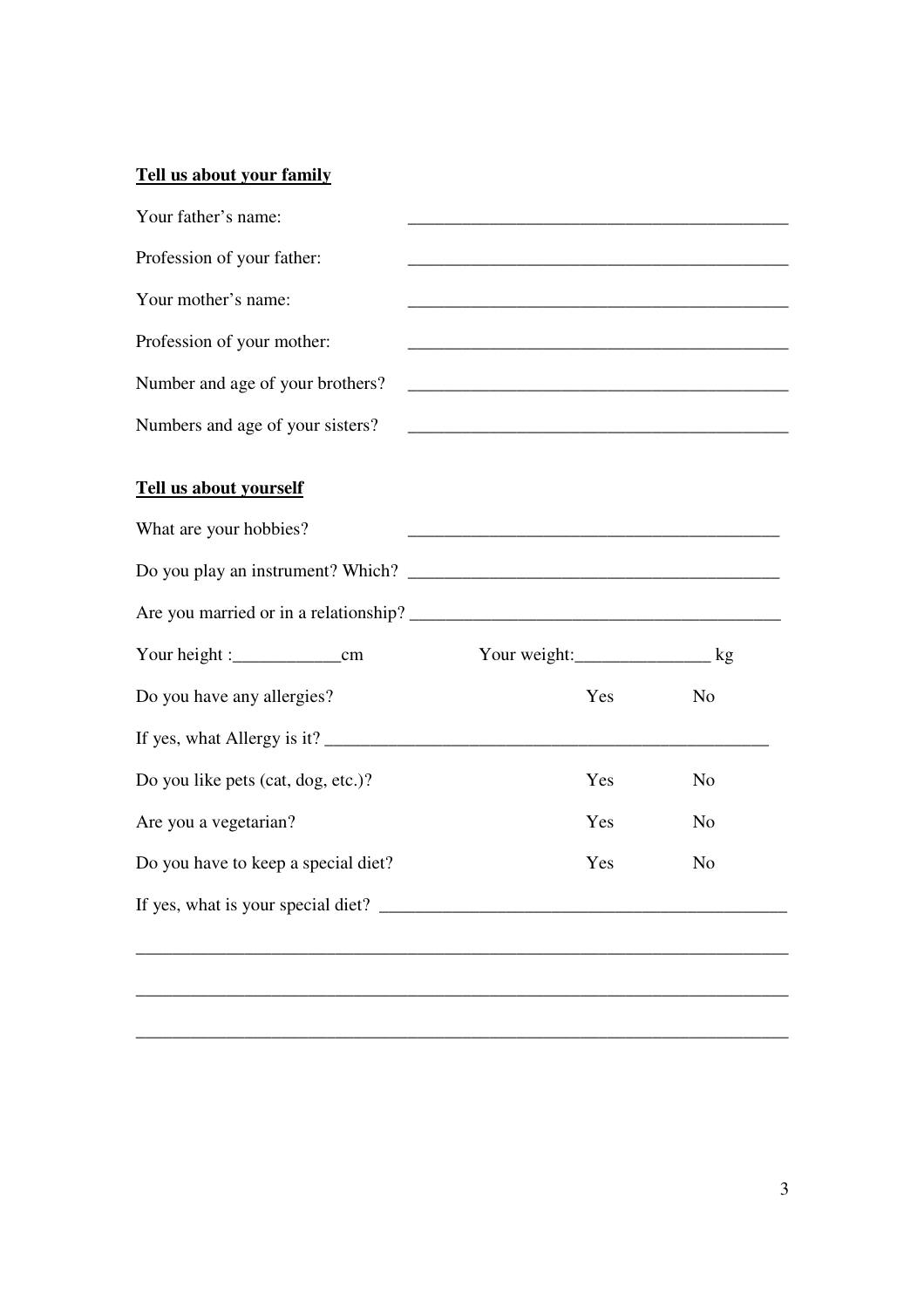| Do you smoke?                            | Yes | N <sub>o</sub> |
|------------------------------------------|-----|----------------|
| If yes, how many a day? $\frac{1}{2}$    |     |                |
| Do you mind if a family member smokes?   | Yes | N <sub>0</sub> |
| Do you have a:<br>First Aid Certificate? | Yes | N <sub>o</sub> |
| Do you have a full driver license?       | Yes | N <sub>o</sub> |
| How long have you been driving?<br>years |     | months         |
| Are you a swimmer?                       | Yes | N <sub>0</sub> |

**Please write down three words that you would use to describe yourself:** 

## **How is your English? - please tick -**

| Good                              | average | sufficient                               | poor |     |     |  |
|-----------------------------------|---------|------------------------------------------|------|-----|-----|--|
|                                   |         | How long have you been learning English? |      |     |     |  |
| Do you speak any other languages? |         |                                          |      | Yes | No. |  |
| Which Languages?                  |         |                                          |      |     |     |  |

\_\_\_\_\_\_\_\_\_\_\_\_\_\_\_\_\_\_\_\_\_\_\_\_\_\_\_\_\_\_\_\_\_\_\_\_\_\_\_\_\_\_\_\_\_\_\_\_\_\_\_\_\_\_\_\_\_\_\_\_\_\_\_\_\_\_\_\_\_\_\_

**Would you be interested in an English course as a start in New Zealand/Australien?** 

Yes No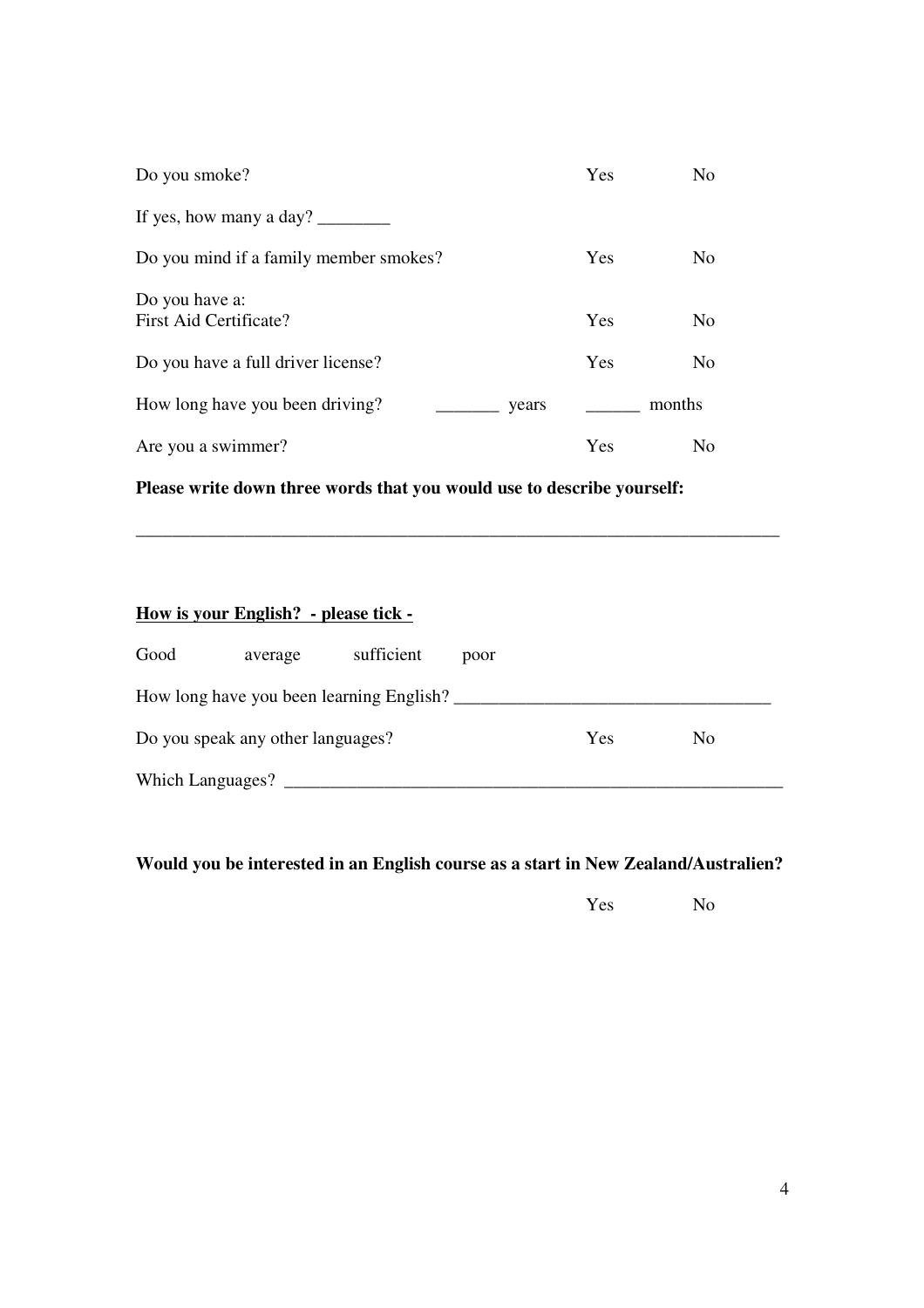| Do you have any experience with: - please circle -              |                                                                   |     |                |                |  |
|-----------------------------------------------------------------|-------------------------------------------------------------------|-----|----------------|----------------|--|
| Cooking:                                                        |                                                                   |     | Yes            | N <sub>o</sub> |  |
| Cooking children's meals:                                       |                                                                   |     | Yes            | N <sub>o</sub> |  |
| Baking:                                                         |                                                                   |     | Yes            | N <sub>o</sub> |  |
| Washing clothes:                                                |                                                                   |     | Yes            | N <sub>o</sub> |  |
| Ironing clothes:                                                |                                                                   |     | Yes            | N <sub>o</sub> |  |
|                                                                 |                                                                   |     |                |                |  |
|                                                                 |                                                                   |     |                |                |  |
| What age children would you like to work with?                  |                                                                   |     |                |                |  |
|                                                                 | Babies 0-1 aged between 1-5 between 6 and 10 over 10 years of age |     |                |                |  |
| What kind of AuPair family would you accept?                    |                                                                   |     |                |                |  |
|                                                                 | Family with more than 3 children?                                 |     | Yes            | N <sub>o</sub> |  |
| Single mother?                                                  |                                                                   | Yes | N <sub>o</sub> |                |  |
| Single dad?                                                     |                                                                   |     | Yes            | N <sub>o</sub> |  |
| Personal Comments about the type of family you are looking for. |                                                                   |     |                |                |  |

\_\_\_\_\_\_\_\_\_\_\_\_\_\_\_\_\_\_\_\_\_\_\_\_\_\_\_\_\_\_\_\_\_\_\_\_\_\_\_\_\_\_\_\_\_\_\_\_\_\_\_\_\_\_\_\_\_\_\_\_\_\_\_\_\_\_\_\_\_\_\_\_

\_\_\_\_\_\_\_\_\_\_\_\_\_\_\_\_\_\_\_\_\_\_\_\_\_\_\_\_\_\_\_\_\_\_\_\_\_\_\_\_\_\_\_\_\_\_\_\_\_\_\_\_\_\_\_\_\_\_\_\_\_\_\_\_\_\_\_\_\_\_\_\_

\_\_\_\_\_\_\_\_\_\_\_\_\_\_\_\_\_\_\_\_\_\_\_\_\_\_\_\_\_\_\_\_\_\_\_\_\_\_\_\_\_\_\_\_\_\_\_\_\_\_\_\_\_\_\_\_\_\_\_\_\_\_\_\_\_\_\_\_\_\_\_\_

\_\_\_\_\_\_\_\_\_\_\_\_\_\_\_\_\_\_\_\_\_\_\_\_\_\_\_\_\_\_\_\_\_\_\_\_\_\_\_\_\_\_\_\_\_\_\_\_\_\_\_\_\_\_\_\_\_\_\_\_\_\_\_\_\_\_\_\_\_\_\_\_

5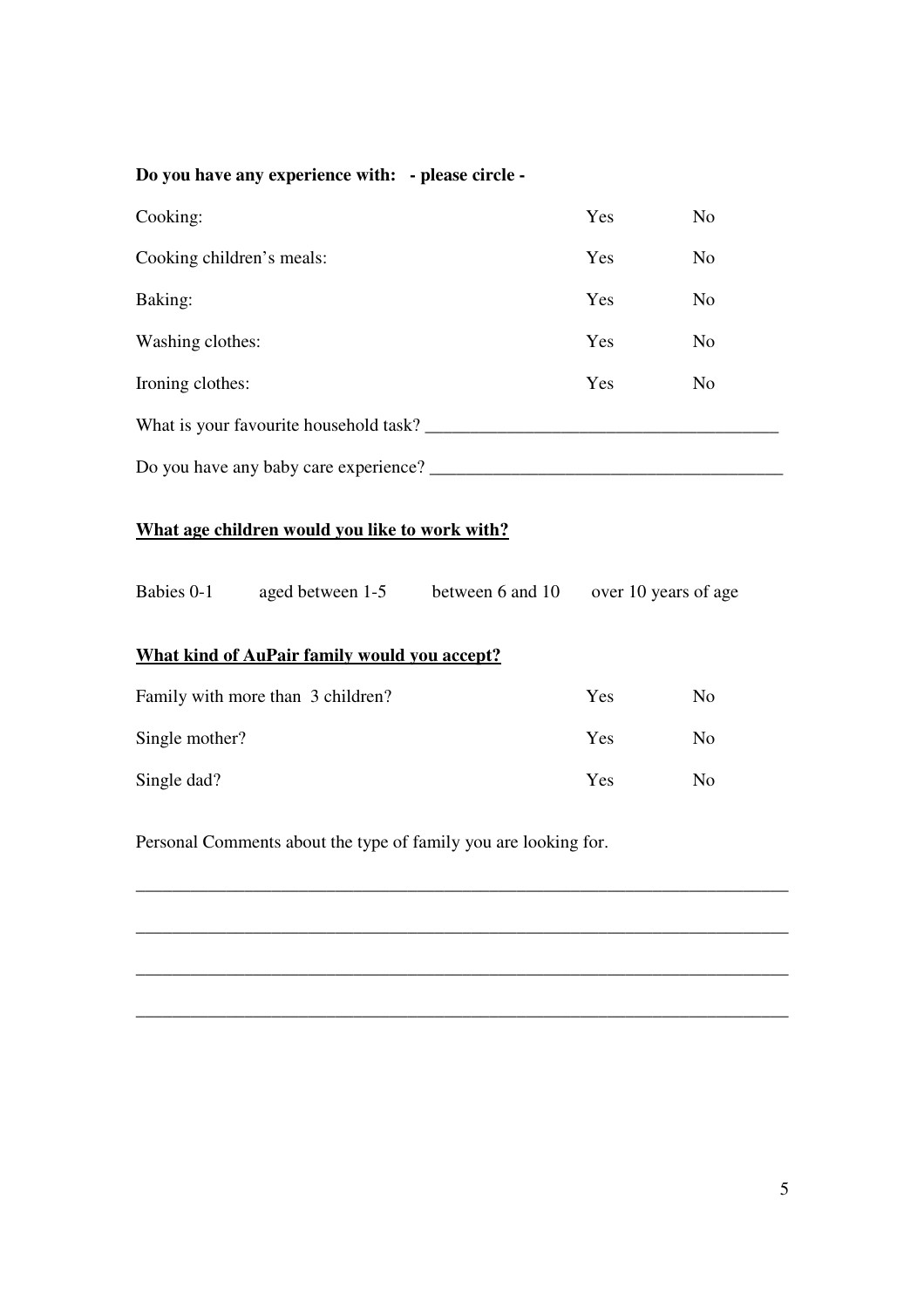| <b>Your Health and Police Check (please circle)</b>                                                                                                         |       |                |
|-------------------------------------------------------------------------------------------------------------------------------------------------------------|-------|----------------|
| Do you have or have had any physical problems requiring specialist referral in the last 5<br>years?                                                         |       |                |
|                                                                                                                                                             | Yes   | N <sub>o</sub> |
| Do you have or have had mental problems in the last 5 years?                                                                                                |       |                |
|                                                                                                                                                             | Yes   | N <sub>o</sub> |
| Are you taking regular prescribed medicine?                                                                                                                 |       |                |
|                                                                                                                                                             | Yes   | N <sub>o</sub> |
| Have you, at any time suffered from mental or physical health problems which could<br>affect your ability to work as an AuPair in charge of young children? |       |                |
|                                                                                                                                                             | Yes   | N <sub>o</sub> |
|                                                                                                                                                             |       |                |
|                                                                                                                                                             |       |                |
|                                                                                                                                                             |       |                |
|                                                                                                                                                             |       |                |
| Signature:                                                                                                                                                  | Date: |                |